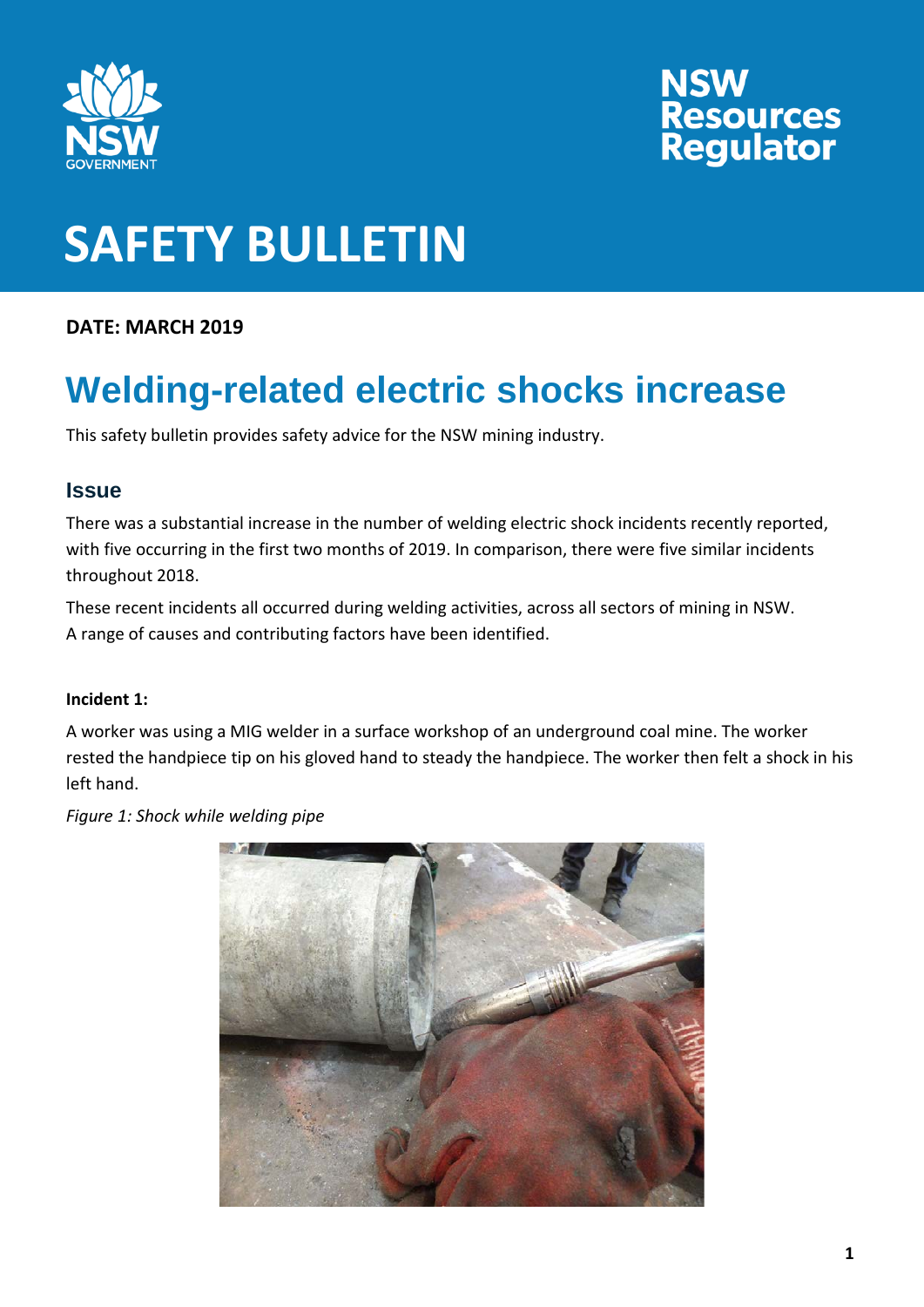## **NSW<br>Resources<br>Regulator**

#### **Incident 2:**

A fitter had washed down a dozer in a sand mine and was preparing to weld. Another worker saw the fitter positioned awkwardly so went to assist. After getting a welding glove, he held a pipe in place. The worker felt a tingle up his arm when the fitter struck the arc.

*Figure 2: Re-enactment of assistant suffering an electric shock*

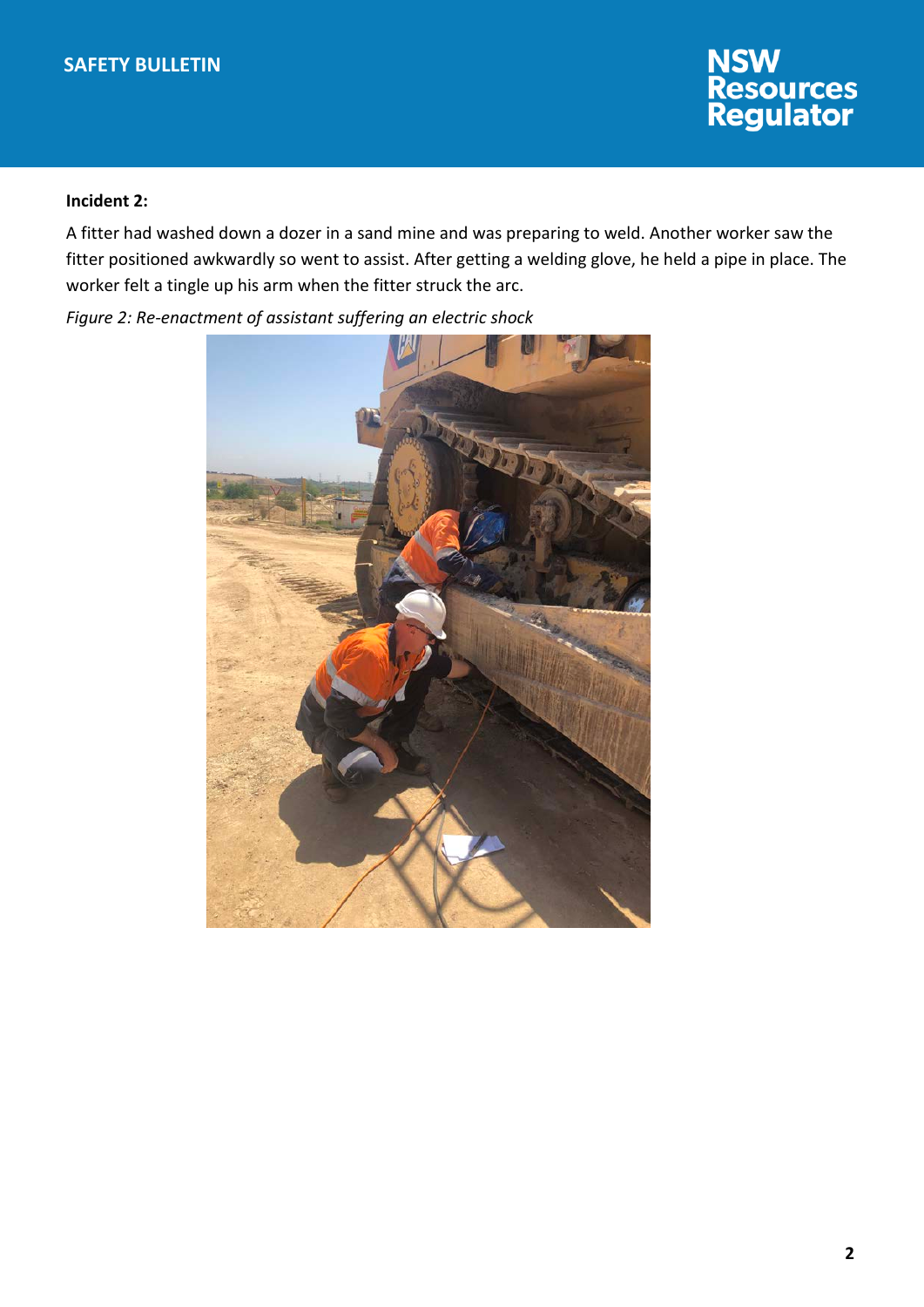### **NSW<br>Resources<br>Regulator**

#### **Incident 3:**

A contractor boilermaker was welding on grizzly panel in a quarry. The earth had been positioned on the opposite side of the grizzly to the area being worked on. The boilermaker was lying on the grizzly. When a programmable logic controller (PLC) code was loaded, a spray bar over the grizzly activated. The arc had already been struck, and welding was underway when the boilermaker suffered the shock.

*Figure 3: The photograph was taken earlier in the day of the incident when the worker was in the same position at the time of the incident*

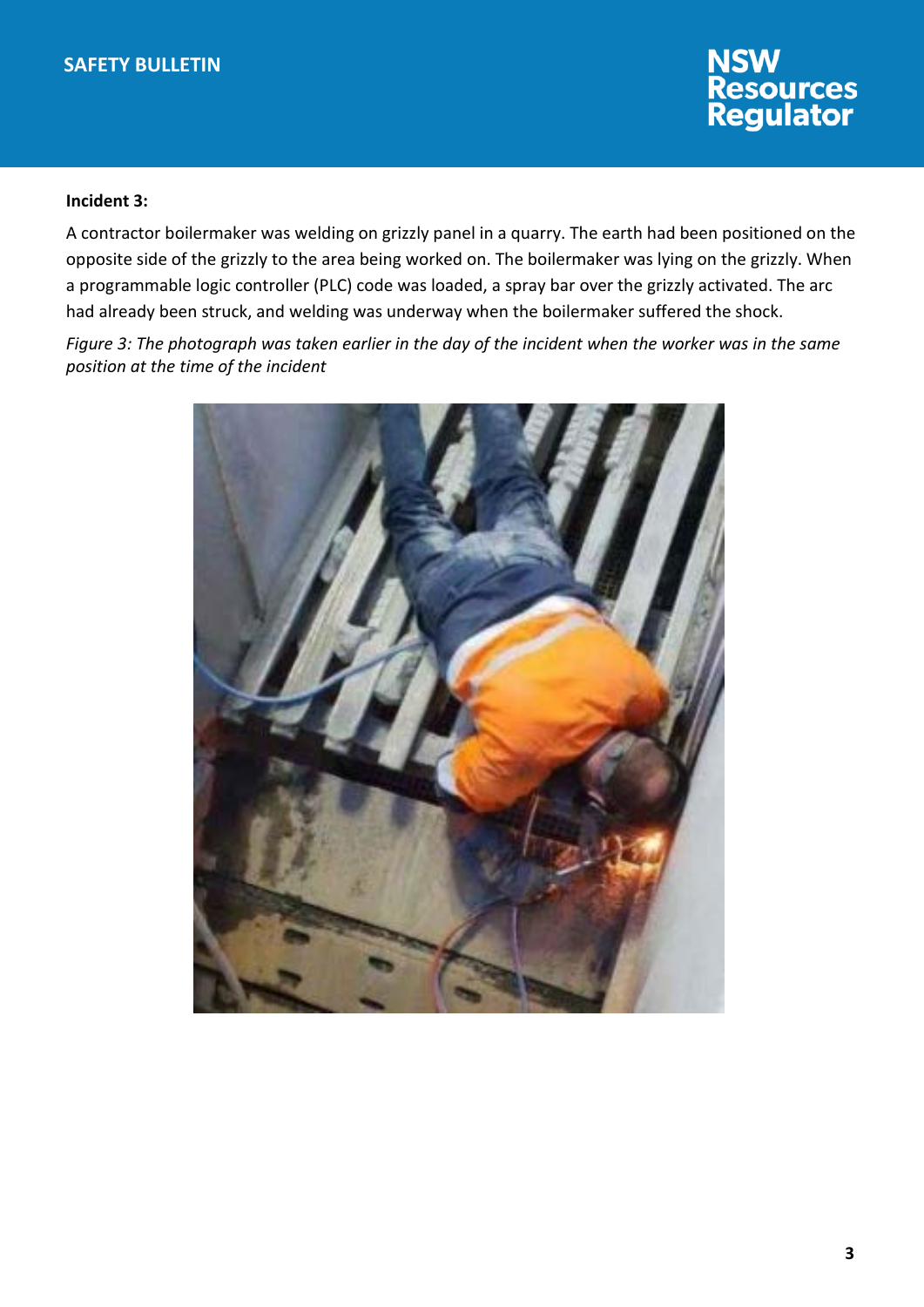

#### **Incident 4:**

A trades assistant and boilermaker were repairing a walkway. The trades assistant was holding a kick board in position to be welded. As the boilermaker struck the arc, the trades assistant felt an electric shock through the right-hand glove. The trades assistant had his shoulder against a steel column. The boilermaker had the earth return on the opposite side to the trades assistant holding the work piece. *Figure 4: A re-enactment of the incident on the walkway*

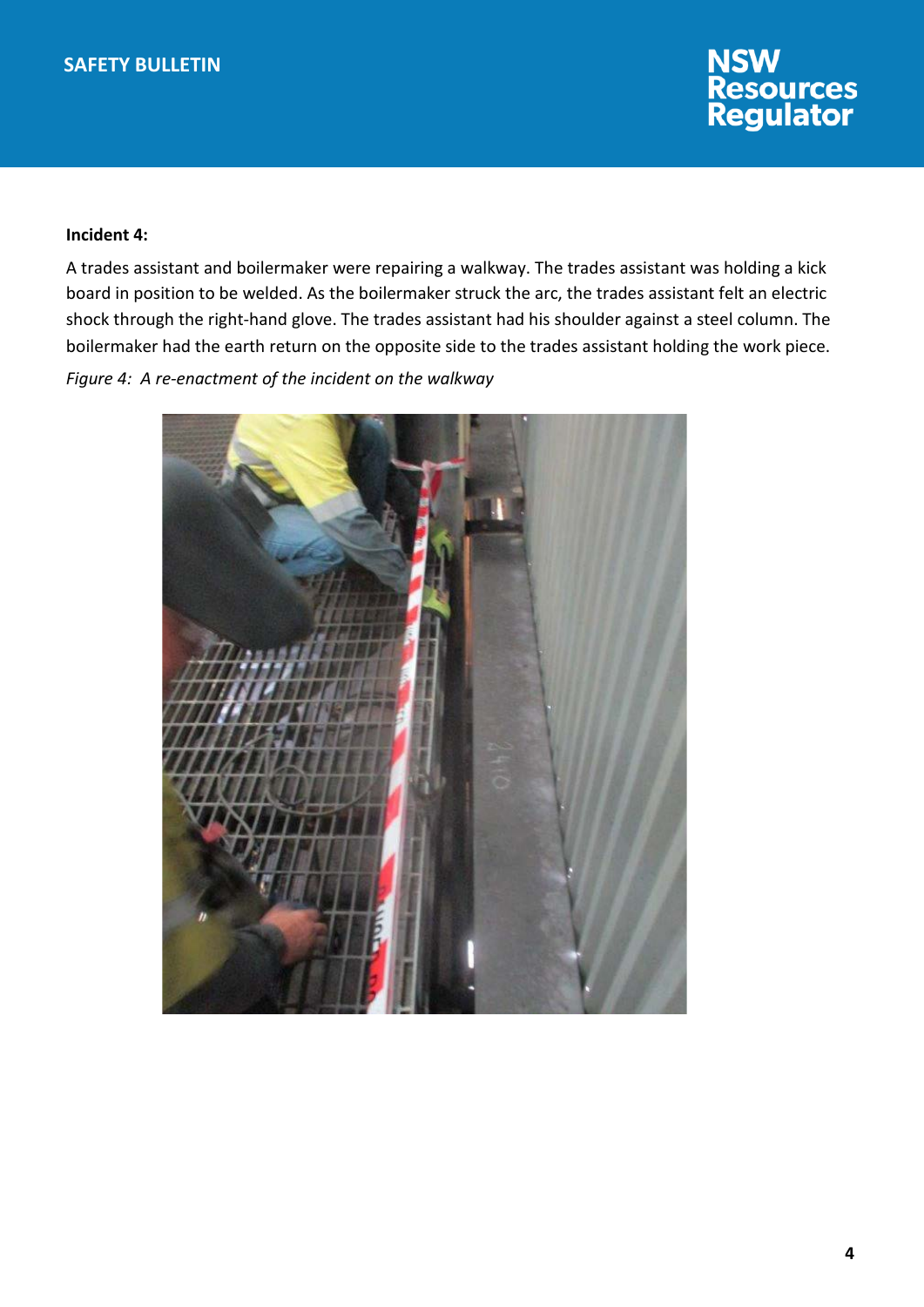### **SAFETY BULLETIN**



### **Investigation**

Contributing factors identified across the numerous incidents include:

- Poor PPE management:
	- $\Box$  holes in gloves
	- $\Box$  wet gloves
	- $\Box$  wet boots
	- $\Box$  damp shirt
	- $\Box$  sleeves rolled up.
- Welding equipment in poor condition:
	- $\Box$  handpiece cracked and taped up
	- $\square$  poor connection between the earth and earth clamp/lead
	- $\Box$  leads damaged
	- $\Box$  inspections not current.
- $\blacksquare$  Poor positioning of earth clamp.
- **Failure to identify and control wet work area or water source near work area.**
- **Norkers in contact with workpiece.**

### **Recommendations**

It is recommended that all mine operators should:

- 1. review their risk assessments for welding activities
- 2. confirm welding equipment maintenance is scheduled appropriately
- 3. update procedures to include a requirement that workers change personal protection equipment (PPE) and clothing as necessary to remain dry
- 4. have adequate supplies of PPE, welding consumables and work area controls such as screens, mats and duck boards
- 5. provide boilermakers with appropriate training to establish a safe earth path when setting up work areas
- 6. review supervision arrangements for welding work and train supervisors in the relevant controls they should be assessing for welding activities
- 7. review [MDG25 Safe cutting and welding.](https://www.resourcesregulator.nsw.gov.au/__data/assets/pdf_file/0008/419462/MDG-25.pdf)